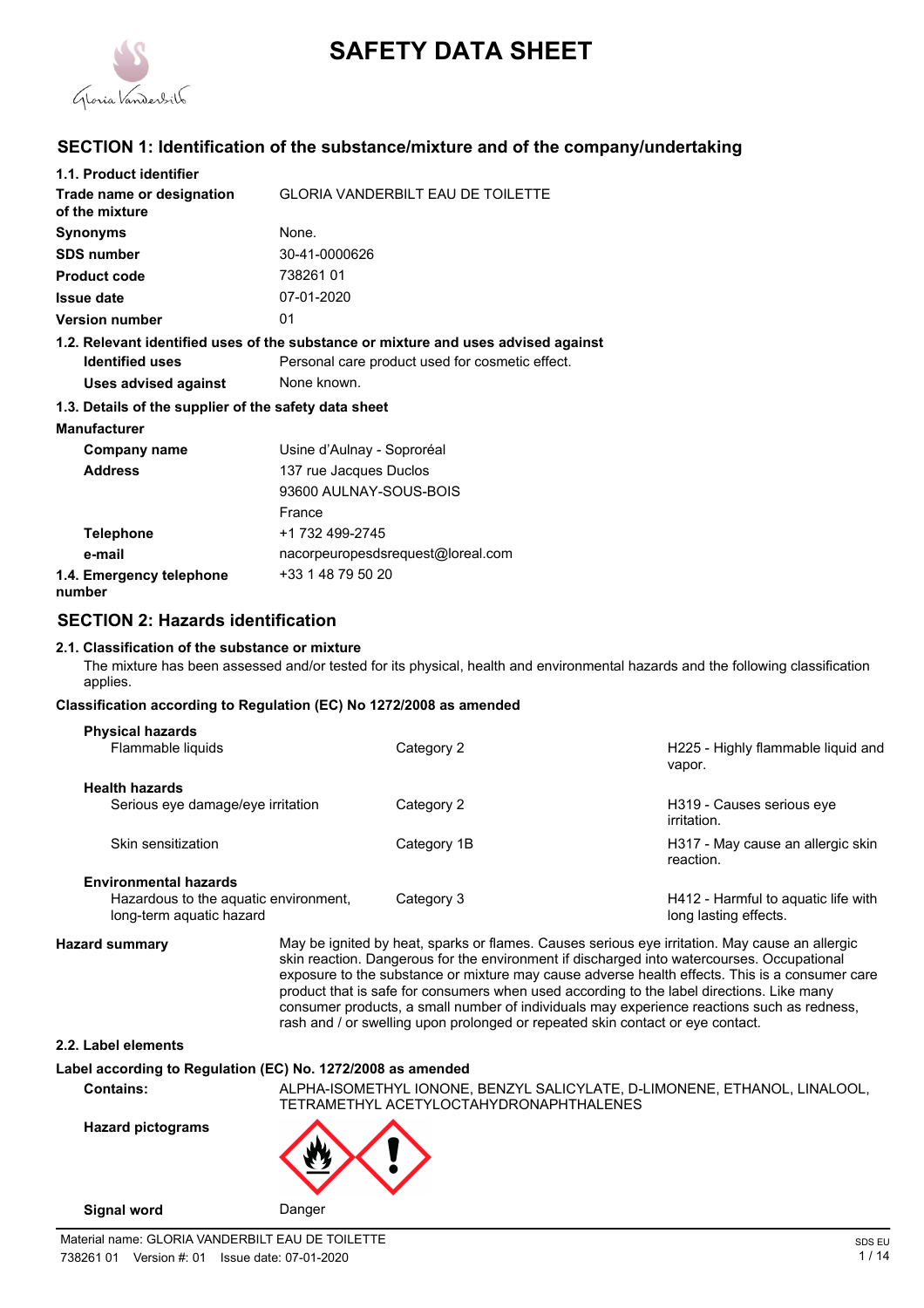### **Hazard statements**

| H <sub>225</sub> | Highly flammable liquid and vapor.                 |
|------------------|----------------------------------------------------|
| H317             | May cause an allergic skin reaction.               |
| H319             | Causes serious eye irritation.                     |
| H412             | Harmful to aquatic life with long lasting effects. |

# **Precautionary statements**

| <b>Prevention</b>              |                                                                                                                                                                                                                 |
|--------------------------------|-----------------------------------------------------------------------------------------------------------------------------------------------------------------------------------------------------------------|
| P <sub>102</sub>               | Keep out of reach of children.                                                                                                                                                                                  |
| P <sub>103</sub>               | Read label before use.                                                                                                                                                                                          |
| P <sub>210</sub>               | Keep away from heat, hot surfaces, sparks, open flames and other ignition sources. No smoking.                                                                                                                  |
| P233                           | Keep container tightly closed.                                                                                                                                                                                  |
| P <sub>240</sub>               | Ground and bond container and receiving equipment.                                                                                                                                                              |
| P241                           | Use explosion-proof electrical/ventilating/lighting equipment.                                                                                                                                                  |
| P <sub>242</sub>               | Use non-sparking tools.                                                                                                                                                                                         |
| P243                           | Take action to prevent static discharges.                                                                                                                                                                       |
| P <sub>264</sub>               | Wash thoroughly after handling.                                                                                                                                                                                 |
| P272                           | Contaminated work clothing should not be allowed out of the workplace.                                                                                                                                          |
| P273                           | Avoid release to the environment.                                                                                                                                                                               |
| P <sub>280</sub>               | Wear protective gloves/protective clothing/eye protection/face protection.                                                                                                                                      |
| <b>Response</b>                |                                                                                                                                                                                                                 |
| P <sub>101</sub>               | If medical advice is needed, have product container or label at hand.                                                                                                                                           |
| $P303 + P361 + P353$           | IF ON SKIN (or hair): Take off immediately all contaminated clothing. Rinse skin with water.                                                                                                                    |
| P305 + P351 + P338             | IF IN EYES: Rinse cautiously with water for several minutes. Remove contact lenses, if present<br>and easy to do. Continue rinsing.                                                                             |
| $P333 + P313$                  | If skin irritation or rash occurs: Get medical advice/attention.                                                                                                                                                |
| P337 + P313                    | If eye irritation persists: Get medical advice/attention.                                                                                                                                                       |
| $P362 + P364$                  | Take off contaminated clothing and wash it before reuse.                                                                                                                                                        |
| P370 + P378                    | In case of fire: Use appropriate media to extinguish.                                                                                                                                                           |
| <b>Storage</b>                 |                                                                                                                                                                                                                 |
| $P403 + P235$                  | Store in a well-ventilated place. Keep cool.                                                                                                                                                                    |
| <b>Disposal</b>                |                                                                                                                                                                                                                 |
| P <sub>501</sub>               | Dispose of contents/container in accordance with local/regional/national/international regulations.                                                                                                             |
| Supplemental label information | 4,89% of the mixture consists of component(s) of unknown acute hazards to the aquatic<br>environment. 4,89% of the mixture consists of component(s) of unknown long-term hazards to the<br>aquatic environment. |
| 2.3. Other hazards             | Not a PBT or vPvB substance or mixture.                                                                                                                                                                         |
|                                |                                                                                                                                                                                                                 |

# **SECTION 3: Composition/information on ingredients**

# **3.2. Mixtures**

# **General information**

| <b>Chemical name</b>                                  | %                                                                 |                        | CAS-No. / EC No. REACH Registration No.                                           | Index No.    | <b>Notes</b> |
|-------------------------------------------------------|-------------------------------------------------------------------|------------------------|-----------------------------------------------------------------------------------|--------------|--------------|
| <b>ETHANOL</b>                                        | 71,69                                                             | 64-17-5<br>200-578-6   | 01-2119457610-43                                                                  | 603-002-00-5 |              |
| <b>Classification:</b>                                | Flam. Liq. 2; H225, Eye Irrit. 2; H319                            |                        |                                                                                   |              |              |
| ALPHA-ISOMETHYL IONONE                                | 1,09                                                              | 127-51-5<br>204-846-3  | 01-2120138569-45                                                                  |              |              |
| <b>Classification:</b>                                |                                                                   |                        | Skin Irrit. 2;H315, Skin Sens. 1B;H317, Eye Irrit. 2;H319, Aquatic Chronic 2;H411 |              |              |
| <b>D-LIMONENE</b>                                     | 0.68                                                              | 5989-27-5<br>227-813-5 | 01-2119529223-47                                                                  | 601-029-00-7 |              |
| <b>Classification:</b>                                | Aquatic Chronic 1;H410                                            |                        | Flam. Lig. 3;H226, Skin Irrit. 2;H315, Skin Sens. 1;H317, Aquatic Acute 1;H400,   |              |              |
| <b>TETRAMETHYL</b><br>ACETYLOCTAHYDRONAPHTHALEN<br>ES | 0,61                                                              | 915-730-3              | 01-2119489989-04                                                                  |              |              |
| <b>Classification:</b>                                | Skin Irrit. 2; H315, Skin Sens. 1B; H317, Aquatic Chronic 2; H411 |                        |                                                                                   |              |              |
| <b>LINALOOL</b>                                       | 0,28                                                              | 78-70-6<br>201-134-4   | 01-2119474016-42                                                                  | 603-235-00-2 |              |
| <b>Classification:</b>                                |                                                                   |                        | Skin Irrit. 2; H315, Skin Sens. 1B; H317, Eye Irrit. 2; H319, Acute Tox. 3; H331  |              |              |
| <b>BENZYL SALICYLATE</b>                              | 0,23                                                              | 118-58-1<br>204-262-9  | 01-2119969442-31                                                                  |              |              |
| <b>Classification:</b>                                | Skin Sens. 1B;H317, Eye Irrit. 2;H319, Aquatic Chronic 3;H412     |                        |                                                                                   |              |              |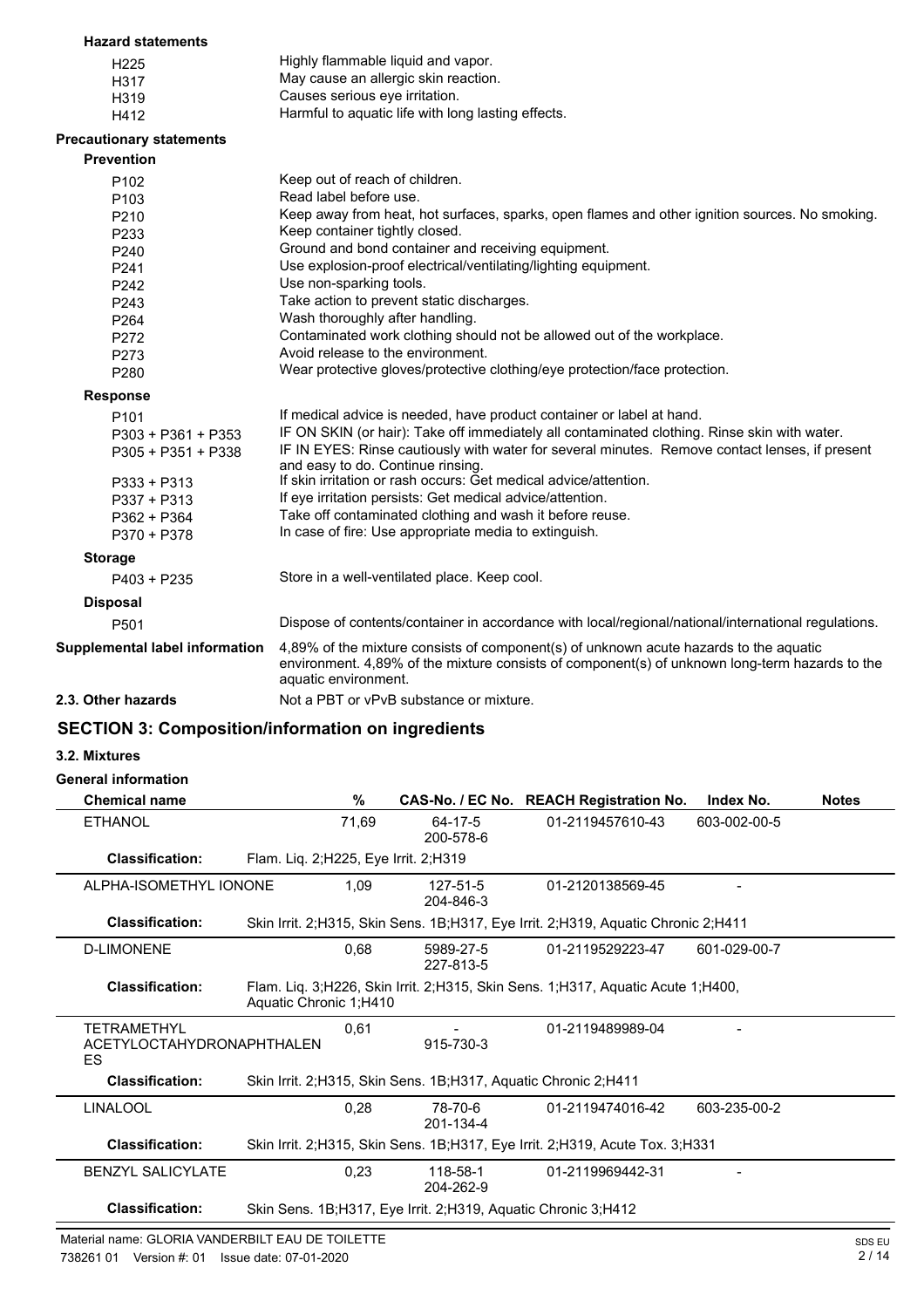### **List of abbreviations and symbols that may be used above**

#: This substance has been assigned Union workplace exposure limit(s).

M: M-factor

PBT: persistent, bioaccumulative and toxic substance.

vPvB: very persistent and very bioaccumulative substance.

All concentrations are in percent by weight unless ingredient is a gas. Gas concentrations are in percent by volume.

#### **Composition comments** The full text for all H-statements is displayed in section 16.

**General information**

**delayed**

# **SECTION 4: First aid measures**

Take off all contaminated clothing immediately. Ensure that medical personnel are aware of the material(s) involved, and take precautions to protect themselves. Wash contaminated clothing before reuse.

#### **4.1. Description of first aid measures**

| <b>Inhalation</b>                                                                     | Move to fresh air. Call a physician if symptoms develop or persist.                                                                                                                                                                                                                                                  |
|---------------------------------------------------------------------------------------|----------------------------------------------------------------------------------------------------------------------------------------------------------------------------------------------------------------------------------------------------------------------------------------------------------------------|
| <b>Skin contact</b>                                                                   | Remove contaminated clothing immediately and wash skin with soap and water. In case of<br>eczema or other skin disorders: Seek medical attention and take along these instructions.                                                                                                                                  |
| Eye contact                                                                           | Immediately flush eyes with plenty of water for at least 15 minutes. Remove contact lenses, if<br>present and easy to do. Continue rinsing. Get medical attention if irritation develops and persists.                                                                                                               |
| Ingestion                                                                             | Rinse mouth. Get medical attention if symptoms occur.                                                                                                                                                                                                                                                                |
| 4.2. Most important symptoms<br>and effects, both acute and<br>delaved                | Headache. Severe eye irritation. Symptoms may include stinging, tearing, redness, swelling, and<br>blurred vision. Coughing. May cause an allergic skin reaction. Dermatitis. Rash.                                                                                                                                  |
| 4.3. Indication of any<br>immediate medical attention<br>and special treatment needed | Provide general supportive measures and treat symptomatically. Thermal burns: Flush with water<br>immediately. While flushing, remove clothes which do not adhere to affected area. Call an<br>ambulance. Continue flushing during transport to hospital. Keep victim under observation.<br>Symptoms may be delayed. |

# **SECTION 5: Firefighting measures**

| <b>General fire hazards</b>                                                             | Highly flammable liquid and vapor.                                                                                                                                                    |
|-----------------------------------------------------------------------------------------|---------------------------------------------------------------------------------------------------------------------------------------------------------------------------------------|
| 5.1. Extinguishing media<br>Suitable extinguishing<br>media                             | Water fog. Alcohol resistant foam. Dry chemical powder. Carbon dioxide (CO2).                                                                                                         |
| Unsuitable extinguishing<br>media                                                       | Do not use water jet as an extinguisher, as this will spread the fire.                                                                                                                |
| 5.2. Special hazards arising<br>from the substance or mixture                           | Vapors may form explosive mixtures with air. Vapors may travel considerable distance to a source<br>of ignition and flash back. During fire, gases hazardous to health may be formed. |
| 5.3. Advice for firefighters<br><b>Special protective</b><br>equipment for firefighters | Self-contained breathing apparatus and full protective clothing must be worn in case of fire.                                                                                         |
| <b>Special fire fighting</b><br>procedures                                              | In case of fire and/or explosion do not breathe fumes. Move containers from fire area if you can do<br>so without risk.                                                               |
| <b>Specific methods</b>                                                                 | Use standard firefighting procedures and consider the hazards of other involved materials.                                                                                            |

# **SECTION 6: Accidental release measures**

#### **6.1. Personal precautions, protective equipment and emergency procedures**

| For non-emergency<br>personnel | Keep unnecessary personnel away. Keep people away from and upwind of spill/leak. Eliminate all<br>ignition sources (no smoking, flares, sparks, or flames in immediate area). Wear appropriate<br>protective equipment and clothing during clean-up. Avoid breathing mist/vapors. Do not touch<br>damaged containers or spilled material unless wearing appropriate protective clothing. Ventilate<br>closed spaces before entering them. Local authorities should be advised if significant spillages<br>cannot be contained. For personal protection, see section 8 of the SDS. |
|--------------------------------|-----------------------------------------------------------------------------------------------------------------------------------------------------------------------------------------------------------------------------------------------------------------------------------------------------------------------------------------------------------------------------------------------------------------------------------------------------------------------------------------------------------------------------------------------------------------------------------|
| For emergency responders       | Keep unnecessary personnel away. Wear appropriate protective equipment and clothing during<br>clean-up. Use personal protection recommended in Section 8 of the SDS.                                                                                                                                                                                                                                                                                                                                                                                                              |
| 6.2. Environmental precautions | Avoid release to the environment. Inform appropriate managerial or supervisory personnel of all<br>environmental releases. Prevent further leakage or spillage if safe to do so. Avoid discharge into<br>drains, water courses or onto the ground.                                                                                                                                                                                                                                                                                                                                |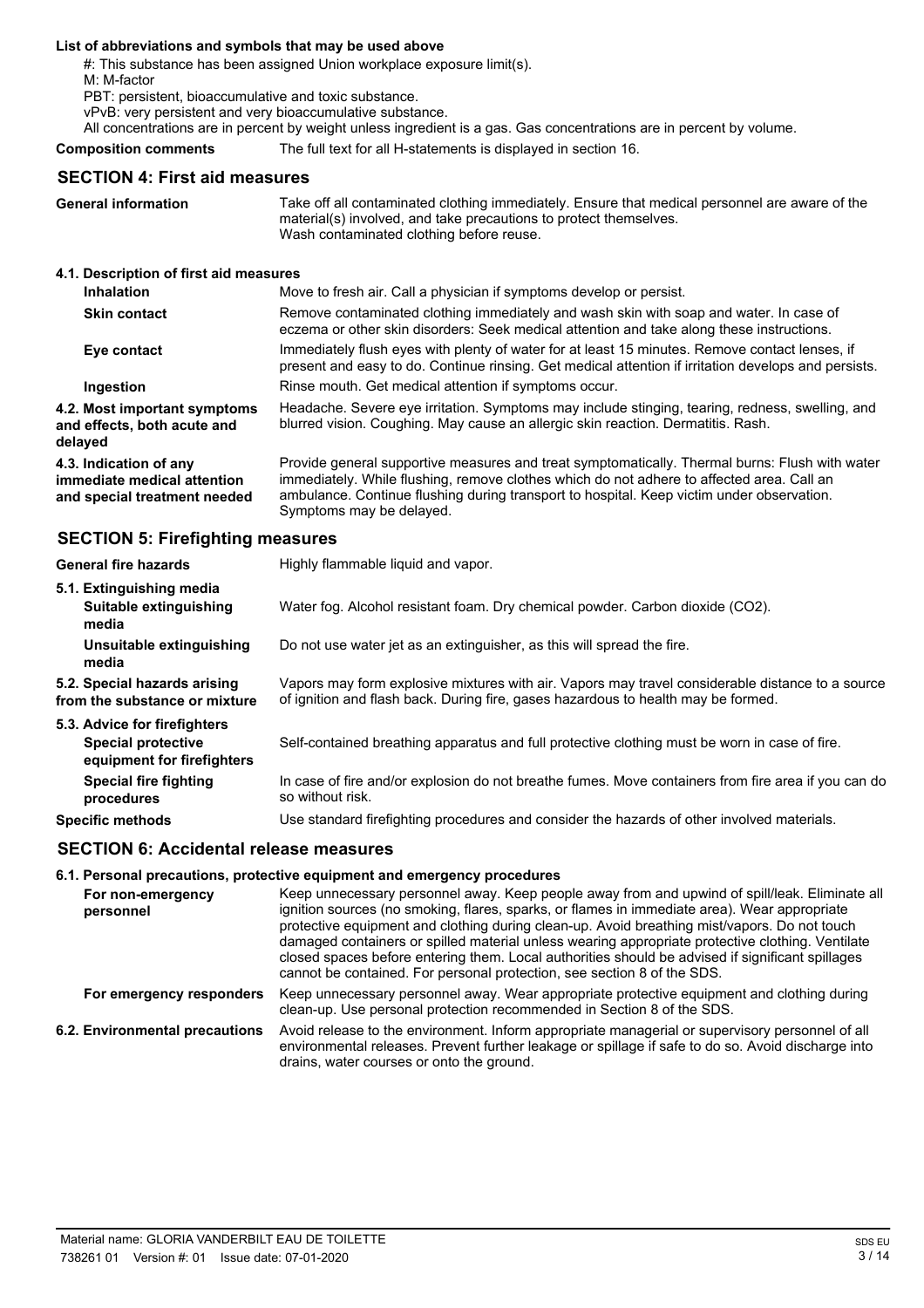| 6.3. Methods and material for<br>containment and cleaning up | Keep combustibles (wood, paper, oil, etc.) away from spilled material. Take precautionary<br>measures against static discharge. Use only non-sparking tools. Prevent product from entering<br>drains.                                                                                                                                                                                                                                                                                                                                                                                                                                          |
|--------------------------------------------------------------|------------------------------------------------------------------------------------------------------------------------------------------------------------------------------------------------------------------------------------------------------------------------------------------------------------------------------------------------------------------------------------------------------------------------------------------------------------------------------------------------------------------------------------------------------------------------------------------------------------------------------------------------|
|                                                              | Large Spills: Stop the flow of material, if this is without risk. Dike the spilled material, where this is<br>possible. Use a non-combustible material like vermiculite, sand or earth to soak up the product<br>and place into a container for later disposal. Following product recovery, flush area with water.                                                                                                                                                                                                                                                                                                                             |
|                                                              | Small Spills: Absorb with earth, sand or other non-combustible material and transfer to containers<br>for later disposal. Wipe up with absorbent material (e.g. cloth, fleece). Clean surface thoroughly to<br>remove residual contamination.                                                                                                                                                                                                                                                                                                                                                                                                  |
|                                                              | Never return spills to original containers for re-use.                                                                                                                                                                                                                                                                                                                                                                                                                                                                                                                                                                                         |
| 6.4. Reference to other<br>sections                          | For personal protection, see section 8 of the SDS. For waste disposal, see section 13 of the SDS.                                                                                                                                                                                                                                                                                                                                                                                                                                                                                                                                              |
| <b>SECTION 7: Handling and storage</b>                       |                                                                                                                                                                                                                                                                                                                                                                                                                                                                                                                                                                                                                                                |
| 7.1. Precautions for safe<br>handling                        | Do not handle, store or open near an open flame, sources of heat or sources of ignition. Protect<br>material from direct sunlight. When using do not smoke. Explosion-proof general and local exhaust<br>ventilation. Take precautionary measures against static discharges. All equipment used when<br>handling the product must be grounded. Use non-sparking tools and explosion-proof equipment.<br>Avoid breathing mist/vapors. Avoid contact with eyes, skin, and clothing. Avoid prolonged<br>exposure. Wear appropriate personal protective equipment. Avoid release to the environment.<br>Observe good industrial hygiene practices. |
| 7.2. Conditions for safe                                     | Keep away from heat, sparks and open flame. Store in a cool, dry place out of direct sunlight.                                                                                                                                                                                                                                                                                                                                                                                                                                                                                                                                                 |

Keep away from heat, sparks and open flame. Store in a cool, dry place out of direct sunlight. Store in tightly closed container. Store in a well-ventilated place. Keep out of the reach of children. Keep in an area equipped with sprinklers. Store away from incompatible materials (see Section 10 of the SDS). **7.2. Conditions for safe storage, including any incompatibilities 7.3. Specific end use(s)** Not available.

# **SECTION 8: Exposure controls/personal protection**

#### **8.1. Control parameters**

#### **Occupational exposure limits**

#### **Belgium. Exposure Limit Values.**

| Components            | Type | Value      |
|-----------------------|------|------------|
| ETHANOL (CAS 64-17-5) | TWA  | 1907 mg/m3 |
|                       |      | $1000$ ppm |

# **France. Threshold Limit Values (VLEP) for Occupational Exposure to Chemicals in France, INRS ED 984**

| Components                | <b>Type</b>           | Value      |  |
|---------------------------|-----------------------|------------|--|
| ETHANOL (CAS 64-17-5)     | <b>VLE</b>            | 9500 mg/m3 |  |
| <b>Regulatory status:</b> | Indicative limit (VL) |            |  |
|                           |                       | 5000 ppm   |  |
| <b>Regulatory status:</b> | Indicative limit (VL) |            |  |
|                           | <b>VME</b>            | 1900 mg/m3 |  |
| <b>Requiatory status:</b> | Indicative limit (VL) |            |  |
|                           |                       | $1000$ ppm |  |
| <b>Regulatory status:</b> | Indicative limit (VL) |            |  |

#### **Germany. DFG MAK List (advisory OELs). Commission for the Investigation of Health Hazards of Chemical Compounds in the Work Area (DFG)**

| <b>Components</b>                                                   | <b>Type</b> | <b>Value</b>      |  |
|---------------------------------------------------------------------|-------------|-------------------|--|
| <b>D-LIMONENE (CAS</b><br>5989-27-5)                                | <b>TWA</b>  | $28 \text{ mg/m}$ |  |
|                                                                     |             | 5 ppm             |  |
| ETHANOL (CAS 64-17-5)                                               | <b>TWA</b>  | 380 mg/m3         |  |
|                                                                     |             | 200 ppm           |  |
| Germany. TRGS 900, Limit Values in the Ambient Air at the Workplace |             |                   |  |
|                                                                     |             |                   |  |
| <b>Components</b>                                                   | <b>Type</b> | <b>Value</b>      |  |
| <b>D-LIMONENE (CAS</b><br>5989-27-5)                                | <b>AGW</b>  | $28 \text{ mg/m}$ |  |
|                                                                     |             | 5 ppm             |  |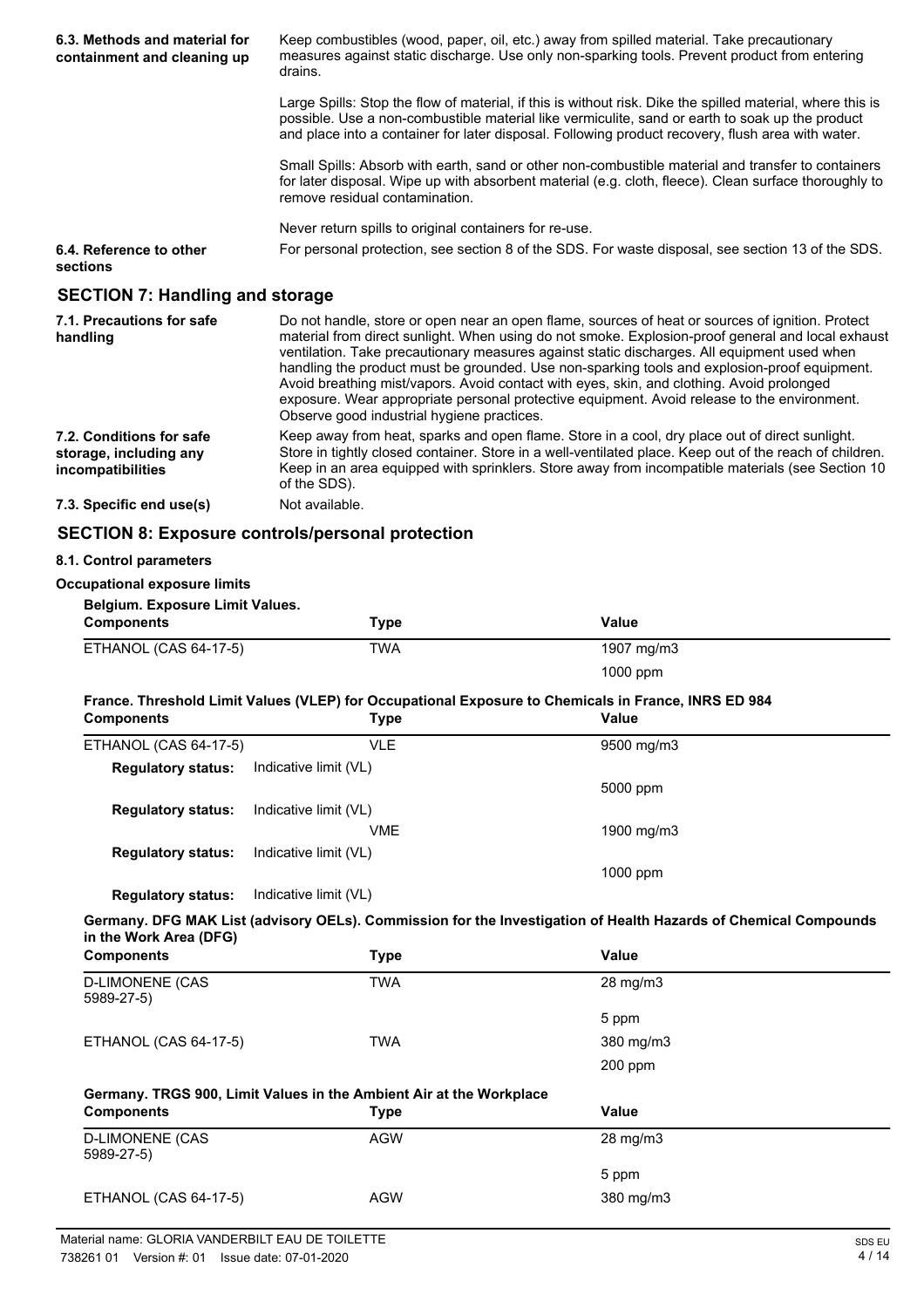| <b>Components</b>                                    | <b>Type</b>                                                                                                                                                                                                                                                                                                                                                                                                                                                             | Value                                                                                                                                                                                          |  |
|------------------------------------------------------|-------------------------------------------------------------------------------------------------------------------------------------------------------------------------------------------------------------------------------------------------------------------------------------------------------------------------------------------------------------------------------------------------------------------------------------------------------------------------|------------------------------------------------------------------------------------------------------------------------------------------------------------------------------------------------|--|
|                                                      |                                                                                                                                                                                                                                                                                                                                                                                                                                                                         | 200 ppm                                                                                                                                                                                        |  |
| Italy. Occupational Exposure Limits                  |                                                                                                                                                                                                                                                                                                                                                                                                                                                                         |                                                                                                                                                                                                |  |
| <b>Components</b>                                    | <b>Type</b>                                                                                                                                                                                                                                                                                                                                                                                                                                                             | <b>Value</b>                                                                                                                                                                                   |  |
| ETHANOL (CAS 64-17-5)                                | <b>STEL</b>                                                                                                                                                                                                                                                                                                                                                                                                                                                             | 1000 ppm                                                                                                                                                                                       |  |
| <b>Components</b>                                    | intensities of harmful health factors in the work environment, Journal of Laws 2014, item 817<br><b>Type</b>                                                                                                                                                                                                                                                                                                                                                            | Ordinance of the Minister of Labour and Social Policy on 6 June 2014 on the maximum permissible concentrations and<br>Value                                                                    |  |
| ETHANOL (CAS 64-17-5)                                | <b>TWA</b>                                                                                                                                                                                                                                                                                                                                                                                                                                                              | 1900 mg/m3                                                                                                                                                                                     |  |
| <b>Spain. Occupational Exposure Limits</b>           |                                                                                                                                                                                                                                                                                                                                                                                                                                                                         |                                                                                                                                                                                                |  |
| <b>Components</b>                                    | <b>Type</b>                                                                                                                                                                                                                                                                                                                                                                                                                                                             | <b>Value</b>                                                                                                                                                                                   |  |
| <b>D-LIMONENE (CAS</b><br>5989-27-5)                 | <b>TWA</b>                                                                                                                                                                                                                                                                                                                                                                                                                                                              | 168 mg/m3                                                                                                                                                                                      |  |
|                                                      |                                                                                                                                                                                                                                                                                                                                                                                                                                                                         | 30 ppm                                                                                                                                                                                         |  |
| ETHANOL (CAS 64-17-5)                                | <b>STEL</b>                                                                                                                                                                                                                                                                                                                                                                                                                                                             | 1910 mg/m3                                                                                                                                                                                     |  |
|                                                      |                                                                                                                                                                                                                                                                                                                                                                                                                                                                         | 1000 ppm                                                                                                                                                                                       |  |
| <b>Biological limit values</b>                       | No biological exposure limits noted for the ingredient(s).                                                                                                                                                                                                                                                                                                                                                                                                              |                                                                                                                                                                                                |  |
| <b>Recommended monitoring</b><br>procedures          | Follow standard monitoring procedures.                                                                                                                                                                                                                                                                                                                                                                                                                                  |                                                                                                                                                                                                |  |
| Derived no effect levels<br>(DNELs)                  | Not available.                                                                                                                                                                                                                                                                                                                                                                                                                                                          |                                                                                                                                                                                                |  |
| <b>Predicted no effect</b><br>concentrations (PNECs) | Not available.                                                                                                                                                                                                                                                                                                                                                                                                                                                          |                                                                                                                                                                                                |  |
| 8.2. Exposure controls                               |                                                                                                                                                                                                                                                                                                                                                                                                                                                                         |                                                                                                                                                                                                |  |
| Appropriate engineering<br>controls                  | Explosion-proof general and local exhaust ventilation. Good general ventilation should be used.<br>Ventilation rates should be matched to conditions. If applicable, use process enclosures, local<br>exhaust ventilation, or other engineering controls to maintain airborne levels below recommended<br>exposure limits. If exposure limits have not been established, maintain airborne levels to an<br>acceptable level. Provide eyewash station and safety shower. |                                                                                                                                                                                                |  |
|                                                      | Individual protection measures, such as personal protective equipment                                                                                                                                                                                                                                                                                                                                                                                                   |                                                                                                                                                                                                |  |
| <b>General information</b>                           | equipment.                                                                                                                                                                                                                                                                                                                                                                                                                                                              | Use personal protective equipment as required. Personal protection equipment should be chosen<br>according to the CEN standards and in discussion with the supplier of the personal protective |  |
| <b>Eye/face protection</b>                           | Applicable for industrial settings only. Face shield is recommended. Wear safety glasses with side<br>shields (or goggles).                                                                                                                                                                                                                                                                                                                                             |                                                                                                                                                                                                |  |
| <b>Skin protection</b>                               |                                                                                                                                                                                                                                                                                                                                                                                                                                                                         |                                                                                                                                                                                                |  |
| - Hand protection                                    |                                                                                                                                                                                                                                                                                                                                                                                                                                                                         | Applicable for industrial settings only. Wear appropriate chemical resistant gloves.                                                                                                           |  |
| - Other                                              | impervious apron is recommended.                                                                                                                                                                                                                                                                                                                                                                                                                                        | Applicable for industrial settings only. Wear appropriate chemical resistant clothing. Use of an                                                                                               |  |
| <b>Respiratory protection</b>                        | Applicable for industrial settings only. If engineering controls do not maintain airborne<br>concentrations below recommended exposure limits (where applicable) or to an acceptable level<br>(in countries where exposure limits have not been established), an approved respirator must be<br>worn.                                                                                                                                                                   |                                                                                                                                                                                                |  |
| <b>Thermal hazards</b>                               | Wear appropriate thermal protective clothing, when necessary.                                                                                                                                                                                                                                                                                                                                                                                                           |                                                                                                                                                                                                |  |
| <b>Hygiene measures</b>                              | When using do not smoke. Always observe good personal hygiene measures, such as washing<br>after handling the material and before eating, drinking, and/or smoking. Routinely wash work<br>clothing and protective equipment to remove contaminants. Contaminated work clothing should not<br>be allowed out of the workplace.                                                                                                                                          |                                                                                                                                                                                                |  |
| <b>Environmental exposure</b><br>controls            |                                                                                                                                                                                                                                                                                                                                                                                                                                                                         | Inform appropriate managerial or supervisory personnel of all environmental releases.                                                                                                          |  |
| <b>SECTION 9: Physical and chemical properties</b>   |                                                                                                                                                                                                                                                                                                                                                                                                                                                                         |                                                                                                                                                                                                |  |

# **9.1. Information on basic physical and chemical properties**

**Appearance**

| Liguid. |
|---------|
| Orange. |
|         |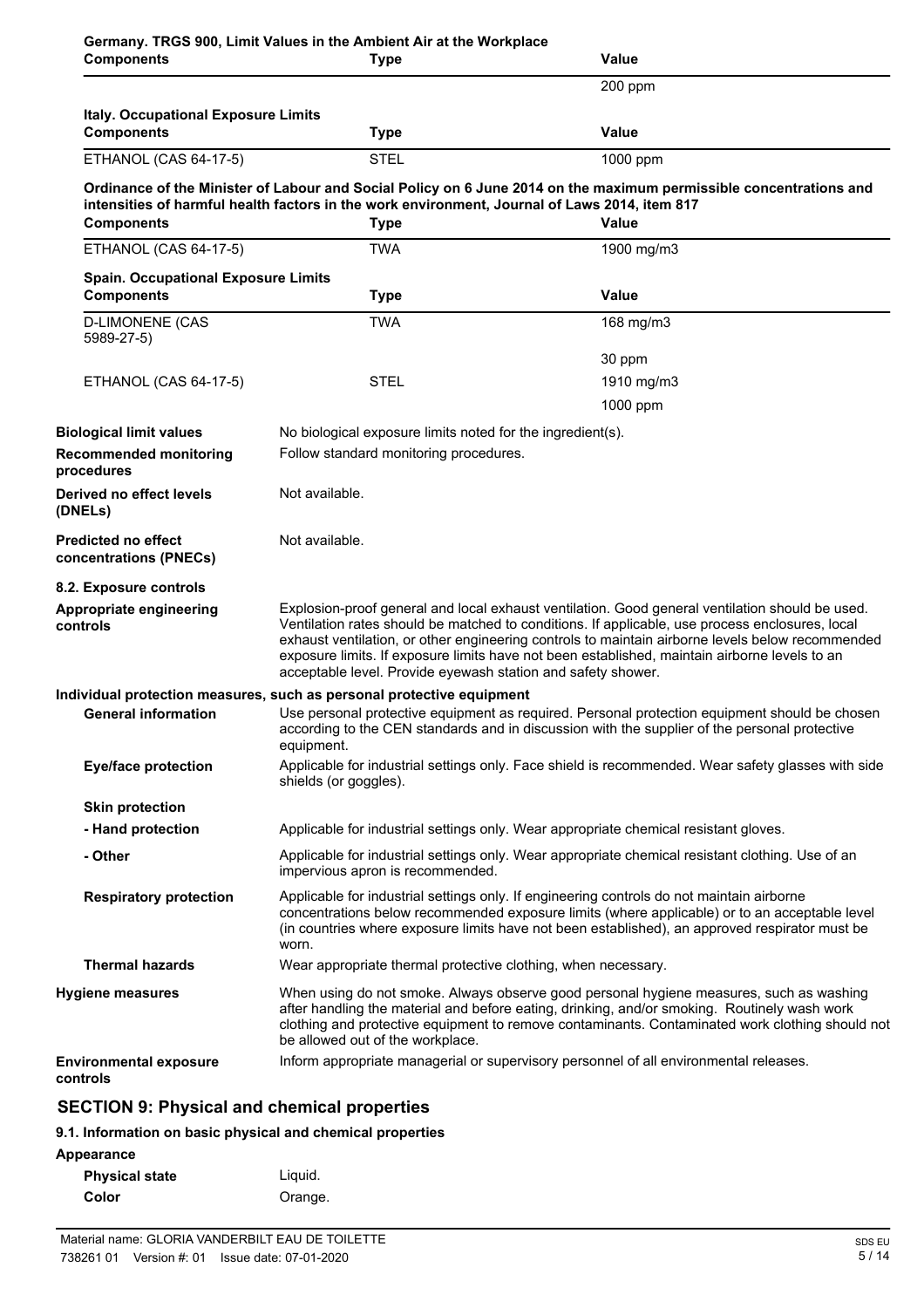| Odor                                              | Characteristic.                                                                               |
|---------------------------------------------------|-----------------------------------------------------------------------------------------------|
| <b>Odor threshold</b>                             | Not available.                                                                                |
| pH                                                | Not available.                                                                                |
| Melting point/freezing point                      | Not available.                                                                                |
| Initial boiling point and boiling<br>range        | > 95 °F (> 35 °C)                                                                             |
| <b>Flash point</b>                                | 62,6 °F (17,0 °C) Closed Cup                                                                  |
| <b>Evaporation rate</b>                           | Not available.                                                                                |
| Flammability (solid, gas)                         | Not applicable.                                                                               |
| Upper/lower flammability or explosive limits      |                                                                                               |
| <b>Flammability limit - lower</b><br>(%)          | Not available.                                                                                |
| <b>Flammability limit - upper</b><br>(%)          | Not available.                                                                                |
| Vapor pressure                                    | Not available.                                                                                |
| <b>Vapor density</b>                              | Not available.                                                                                |
| <b>Relative density</b>                           | Not available.                                                                                |
| Solubility(ies)                                   |                                                                                               |
| Solubility (water)                                | Not available.                                                                                |
| <b>Partition coefficient</b><br>(n-octanol/water) | Not available.                                                                                |
| <b>Auto-ignition temperature</b>                  | Not available.                                                                                |
| <b>Decomposition temperature</b>                  | Not available.                                                                                |
| <b>Viscosity</b>                                  | Not available.                                                                                |
| <b>Explosive properties</b>                       | Not explosive.                                                                                |
| <b>Oxidizing properties</b>                       | Not oxidizing.                                                                                |
| 9.2. Other information                            |                                                                                               |
| <b>Density</b>                                    | $0,858 - 0,866$ g/cm <sup>3</sup>                                                             |
| <b>SECTION 10: Stability and reactivity</b>       |                                                                                               |
| 10.1. Reactivity                                  | The product is stable and non-reactive under normal conditions of use, storage and transport. |
| 10.2. Chemical stability                          | Material is stable under normal conditions.                                                   |

| 10.3. Possibility of hazardous<br>reactions | No dangerous reaction known under conditions of normal use.                                                                                                              |
|---------------------------------------------|--------------------------------------------------------------------------------------------------------------------------------------------------------------------------|
| 10.4. Conditions to avoid                   | Keep away from heat, hot surfaces, sparks, open flames and other ignition sources. Avoid<br>temperatures exceeding the flash point. Contact with incompatible materials. |
| 10.5. Incompatible materials                | Strong oxidizing agents.                                                                                                                                                 |
| 10.6. Hazardous<br>decomposition products   | No hazardous decomposition products are known.                                                                                                                           |

# **SECTION 11: Toxicological information**

**General information** Occupational exposure to the substance or mixture may cause adverse effects.

| Information on likely routes of exposure  |                                                                                                                                                                                     |  |
|-------------------------------------------|-------------------------------------------------------------------------------------------------------------------------------------------------------------------------------------|--|
| <b>Inhalation</b>                         | Prolonged inhalation may be harmful.                                                                                                                                                |  |
| <b>Skin contact</b>                       | May cause an allergic skin reaction.                                                                                                                                                |  |
| Eye contact                               | Causes serious eye irritation.                                                                                                                                                      |  |
| <b>Ingestion</b>                          | May cause discomfort if swallowed. However, ingestion is not likely to be a primary route of<br>occupational exposure.                                                              |  |
| <b>Symptoms</b>                           | Headache. Severe eye irritation. Symptoms may include stinging, tearing, redness, swelling, and<br>blurred vision. Coughing. May cause an allergic skin reaction. Dermatitis. Rash. |  |
| 11.1 Information on toxicological effects |                                                                                                                                                                                     |  |

# **11.1. Information on toxicological effects**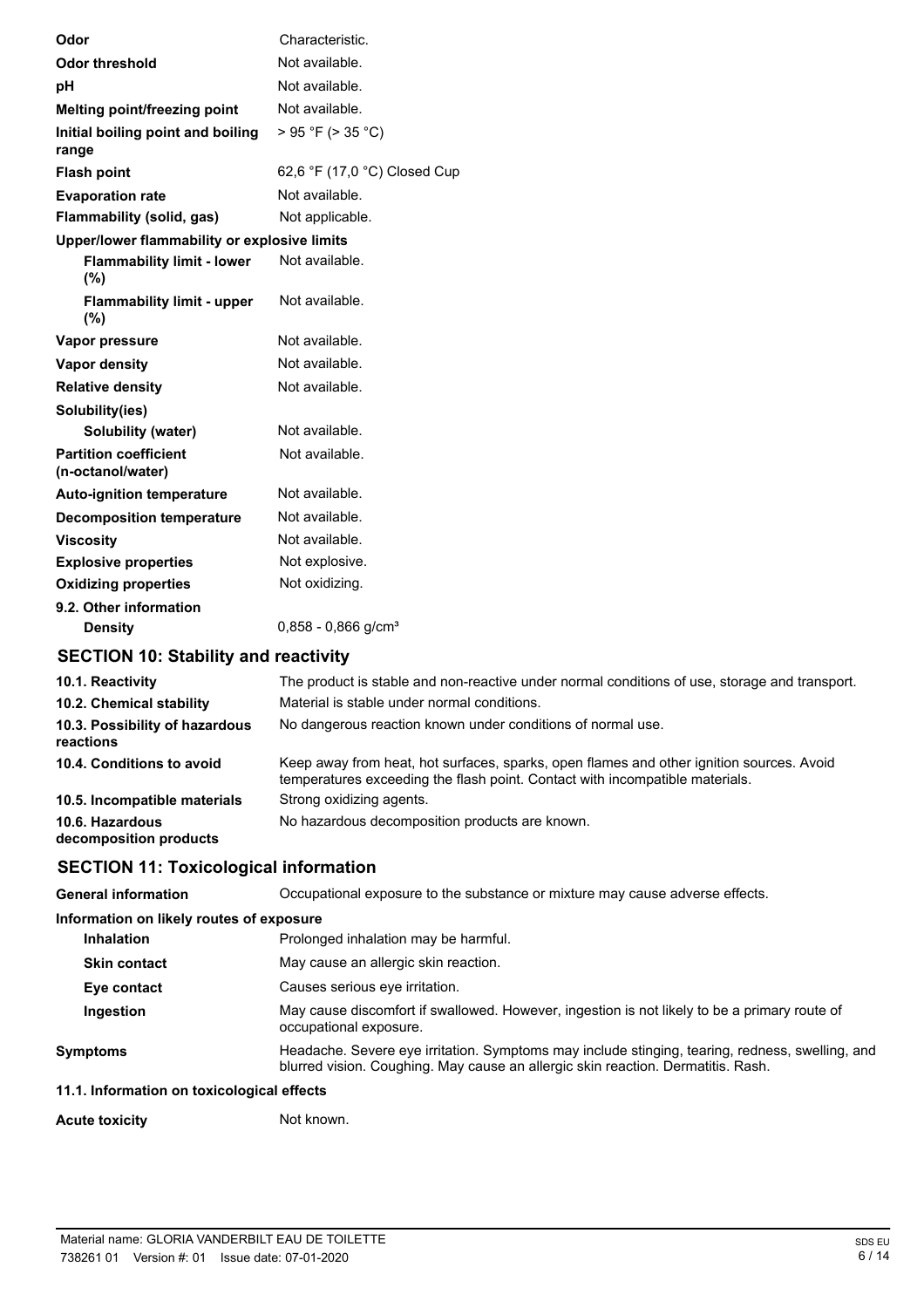| <b>Product</b>    |                                          | <b>Species</b>             |                                                       | <b>Test Results</b>                                                                                   |
|-------------------|------------------------------------------|----------------------------|-------------------------------------------------------|-------------------------------------------------------------------------------------------------------|
|                   | <b>GLORIA VANDERBILT EAU DE TOILETTE</b> |                            |                                                       |                                                                                                       |
|                   | <b>Acute</b>                             |                            |                                                       |                                                                                                       |
|                   | <b>Inhalation</b>                        |                            |                                                       |                                                                                                       |
|                   | Vapor<br><b>ATEmix</b>                   |                            |                                                       | 1079 mg/l                                                                                             |
| <b>Components</b> |                                          | <b>Species</b>             |                                                       | <b>Test Results</b>                                                                                   |
|                   | ALPHA-ISOMETHYL IONONE (CAS 127-51-5)    |                            |                                                       |                                                                                                       |
|                   | <b>Acute</b>                             |                            |                                                       |                                                                                                       |
|                   | <b>Dermal</b>                            |                            |                                                       |                                                                                                       |
|                   | LD50                                     | Rabbit                     |                                                       | > 5000 mg/kg                                                                                          |
|                   | Oral                                     |                            |                                                       |                                                                                                       |
|                   | LD50                                     | Rat                        |                                                       | > 5000 mg/kg                                                                                          |
|                   | BENZYL SALICYLATE (CAS 118-58-1)         |                            |                                                       |                                                                                                       |
|                   | <b>Acute</b>                             |                            |                                                       |                                                                                                       |
|                   | <b>Dermal</b><br>LD50                    | Rabbit                     |                                                       |                                                                                                       |
|                   |                                          |                            |                                                       | 14150 mg/kg bw                                                                                        |
|                   | Oral<br>LD50                             | Rat                        |                                                       | 2227 mg/kg bw                                                                                         |
|                   | D-LIMONENE (CAS 5989-27-5)               |                            |                                                       |                                                                                                       |
|                   | <b>Acute</b>                             |                            |                                                       |                                                                                                       |
|                   | <b>Dermal</b>                            |                            |                                                       |                                                                                                       |
|                   | LD50                                     | Rabbit                     |                                                       | > 5000 mg/kg OECD 402                                                                                 |
|                   | Oral                                     |                            |                                                       |                                                                                                       |
|                   | LD50                                     | Rat                        |                                                       | 4400 mg/kg                                                                                            |
|                   | ETHANOL (CAS 64-17-5)                    |                            |                                                       |                                                                                                       |
|                   | <b>Acute</b>                             |                            |                                                       |                                                                                                       |
|                   | <b>Dermal</b>                            |                            |                                                       |                                                                                                       |
|                   | LD50                                     | Rabbit                     |                                                       | > 20000 mg/kg                                                                                         |
|                   | Inhalation                               |                            |                                                       |                                                                                                       |
|                   | Vapor<br><b>LC50</b>                     | Rat                        |                                                       | 124,7 mg/l, 4 h OECD 403                                                                              |
|                   | Oral                                     |                            |                                                       |                                                                                                       |
|                   | LD50                                     | Rat                        |                                                       | 10470 mg/kg OECD 401                                                                                  |
|                   | LINALOOL (CAS 78-70-6)                   |                            |                                                       |                                                                                                       |
|                   | <b>Acute</b>                             |                            |                                                       |                                                                                                       |
|                   | <b>Dermal</b>                            |                            |                                                       |                                                                                                       |
|                   | LD50                                     | Rabbit                     |                                                       | 5610 mg/kg bw OECD 402                                                                                |
|                   | <b>Inhalation</b>                        |                            |                                                       |                                                                                                       |
|                   | Vapor                                    |                            |                                                       |                                                                                                       |
|                   | LC50                                     | Mouse                      |                                                       | $> 3,2$ mg/l, 3 h                                                                                     |
|                   | Oral<br>LD50                             | Rat                        |                                                       | 2790 mg/kg OECD 401                                                                                   |
|                   | TETRAMETHYL ACETYLOCTAHYDRONAPHTHALENES  |                            |                                                       |                                                                                                       |
|                   | <b>Acute</b>                             |                            |                                                       |                                                                                                       |
|                   | <b>Dermal</b>                            |                            |                                                       |                                                                                                       |
|                   | LD50                                     | Rat                        |                                                       | > 5000 mg/kg OECD 402                                                                                 |
|                   | Oral                                     |                            |                                                       |                                                                                                       |
|                   | LD50                                     | Rat                        |                                                       | > 5000 mg/kg OECD 401                                                                                 |
|                   | <b>Skin corrosion/irritation</b>         | skin contact are expected. |                                                       | Due to partial or complete lack of data the classification is not possible. No adverse effects due to |
|                   | <b>Irritation Corrosion - Skin</b>       |                            |                                                       |                                                                                                       |
|                   | <b>BENZYL SALICYLATE</b>                 |                            | OECD 404<br>Result: Not Irritating<br>Species: Rabbit |                                                                                                       |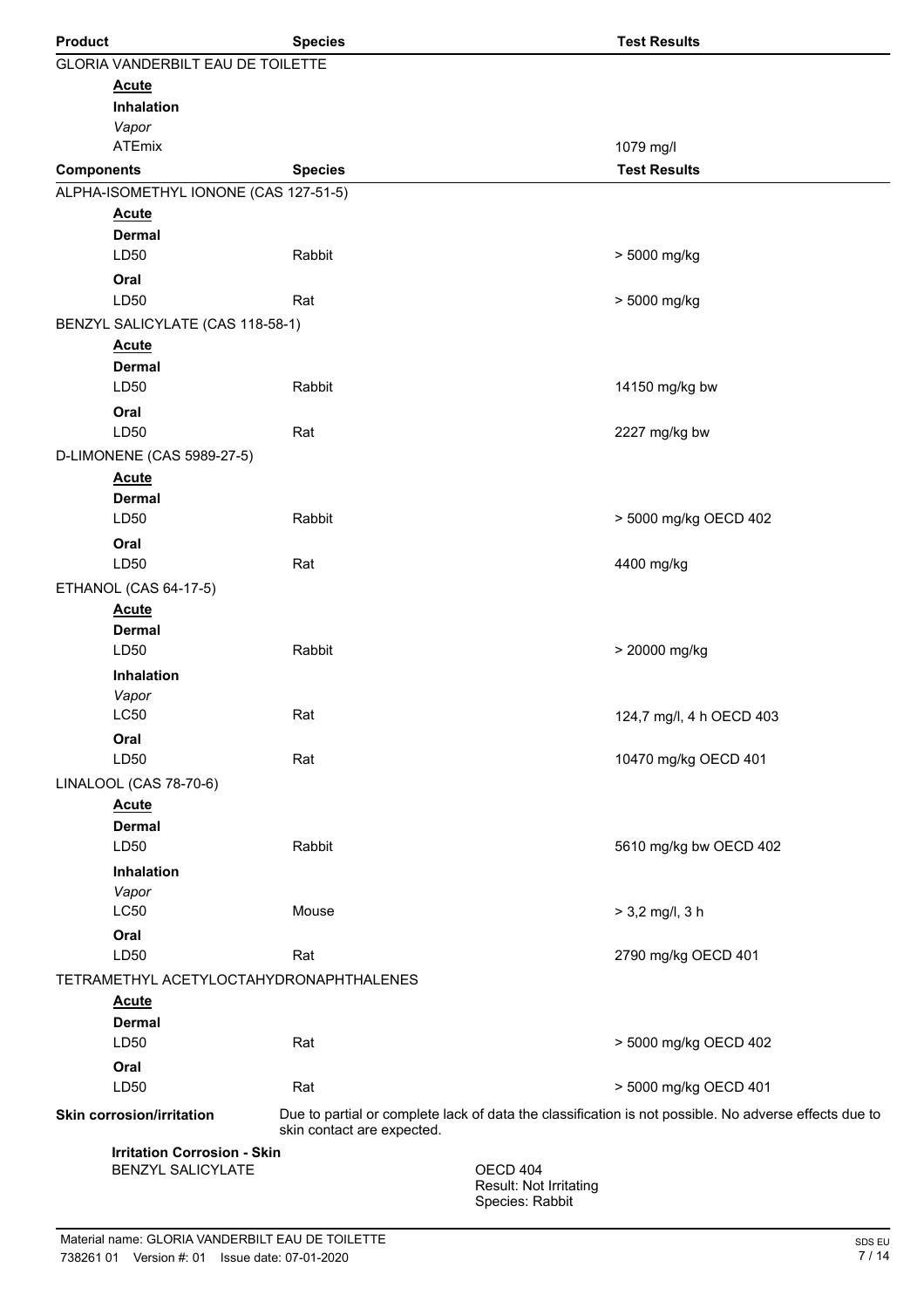| <b>Irritation Corrosion - Skin</b>                                |                                                                                               |
|-------------------------------------------------------------------|-----------------------------------------------------------------------------------------------|
| <b>ETHANOL</b>                                                    | OECD 404                                                                                      |
|                                                                   | Result: Not Irritating                                                                        |
| <b>D-LIMONENE</b>                                                 | Species: Rabbit<br>OECD 404                                                                   |
|                                                                   | Result: Slightly Irritating                                                                   |
|                                                                   | Species: Rabbit                                                                               |
| <b>TETRAMETHYL</b>                                                | OECD <sub>439</sub>                                                                           |
| ACETYLOCTAHYDRONAPHTHALENES                                       | Result: Irritating                                                                            |
|                                                                   | Species: In vitro                                                                             |
| ALPHA-ISOMETHYL IONONE                                            | Result: Irritating                                                                            |
|                                                                   | Species: Rabbit                                                                               |
| Serious eye damage/eye<br>Causes serious eye irritation.          |                                                                                               |
| irritation                                                        |                                                                                               |
| <b>Irritation Corrosion - Eye</b>                                 |                                                                                               |
| <b>BENZYL SALICYLATE</b>                                          | Draize                                                                                        |
|                                                                   | Result: Irritating                                                                            |
|                                                                   | Species: Rabbit                                                                               |
| <b>ETHANOL</b>                                                    | OECD 405                                                                                      |
|                                                                   | Result: Irritating<br>Species: Rabbit                                                         |
| <b>LINALOOL</b>                                                   | OECD 405                                                                                      |
|                                                                   | Result: Irritating                                                                            |
|                                                                   | Species: Rabbit                                                                               |
| <b>D-LIMONENE</b>                                                 | OECD 405                                                                                      |
|                                                                   | Result: Not Irritating                                                                        |
|                                                                   | Species: Rabbit                                                                               |
| ALPHA-ISOMETHYL IONONE                                            | Result: Irritating                                                                            |
|                                                                   | Species: Rabbit                                                                               |
| <b>TETRAMETHYL</b><br><b>ACETYLOCTAHYDRONAPHTHALENES</b>          | Result: Not Irritating                                                                        |
|                                                                   |                                                                                               |
| <b>Respiratory sensitization</b>                                  | Due to partial or complete lack of data the classification is not possible.                   |
| <b>Skin sensitization</b><br>May cause an allergic skin reaction. |                                                                                               |
| <b>Sensitization</b>                                              |                                                                                               |
| ALPHA-ISOMETHYL IONONE                                            | Result: Sensitizing                                                                           |
| <b>Skin sensitization</b>                                         |                                                                                               |
| <b>ETHANOL</b>                                                    | OECD 406                                                                                      |
|                                                                   | Result: Not Sensitizing                                                                       |
| <b>BENZYL SALICYLATE</b>                                          | Species: Guinea pig<br>OECD <sub>429</sub>                                                    |
|                                                                   | Result: Sensitizing                                                                           |
|                                                                   | Species: Mouse                                                                                |
| <b>LINALOOL</b>                                                   | OECD <sub>429</sub>                                                                           |
|                                                                   | Result: Sensitizing                                                                           |
|                                                                   | Species: Mouse                                                                                |
| <b>TETRAMETHYL</b>                                                | OECD <sub>429</sub>                                                                           |
| ACETYLOCTAHYDRONAPHTHALENES                                       | Result: Sensitizing                                                                           |
|                                                                   | Species: Mouse                                                                                |
| <b>D-LIMONENE</b>                                                 | OECD 429, EC3: 22%<br><b>Result: Sensitizing</b>                                              |
|                                                                   | Species: Mouse                                                                                |
| ALPHA-ISOMETHYL IONONE                                            | Result: Sensitizing                                                                           |
| <b>Germ cell mutagenicity</b>                                     | Due to partial or complete lack of data the classification is not possible.                   |
|                                                                   |                                                                                               |
| <b>Mutagenicity</b>                                               |                                                                                               |
| ALPHA-ISOMETHYL IONONE                                            | Result: In vitro and in vivo tests did not show mutagenic<br>effects.                         |
| <b>BENZYL SALICYLATE</b>                                          | Result: In vitro and in vivo tests did not show mutagenic                                     |
|                                                                   | effects.                                                                                      |
| <b>D-LIMONENE</b>                                                 | Result: In vitro and in vivo tests did not show mutagenic                                     |
|                                                                   | effects.                                                                                      |
| <b>ETHANOL</b>                                                    | Result: In vitro and in vivo tests did not show mutagenic                                     |
|                                                                   | effects.                                                                                      |
| <b>LINALOOL</b>                                                   | Result: In vitro and in vivo tests did not show mutagenic                                     |
|                                                                   | effects.                                                                                      |
| <b>TETRAMETHYL</b><br>ACETYLOCTAHYDRONAPHTHALENES                 | Result: In vitro and in vivo tests did not show mutagenic<br>effects.                         |
|                                                                   |                                                                                               |
| Carcinogenicity<br>classification is not possible.                | Not classifiable as to carcinogenicity to humans. Due to partial or complete lack of data the |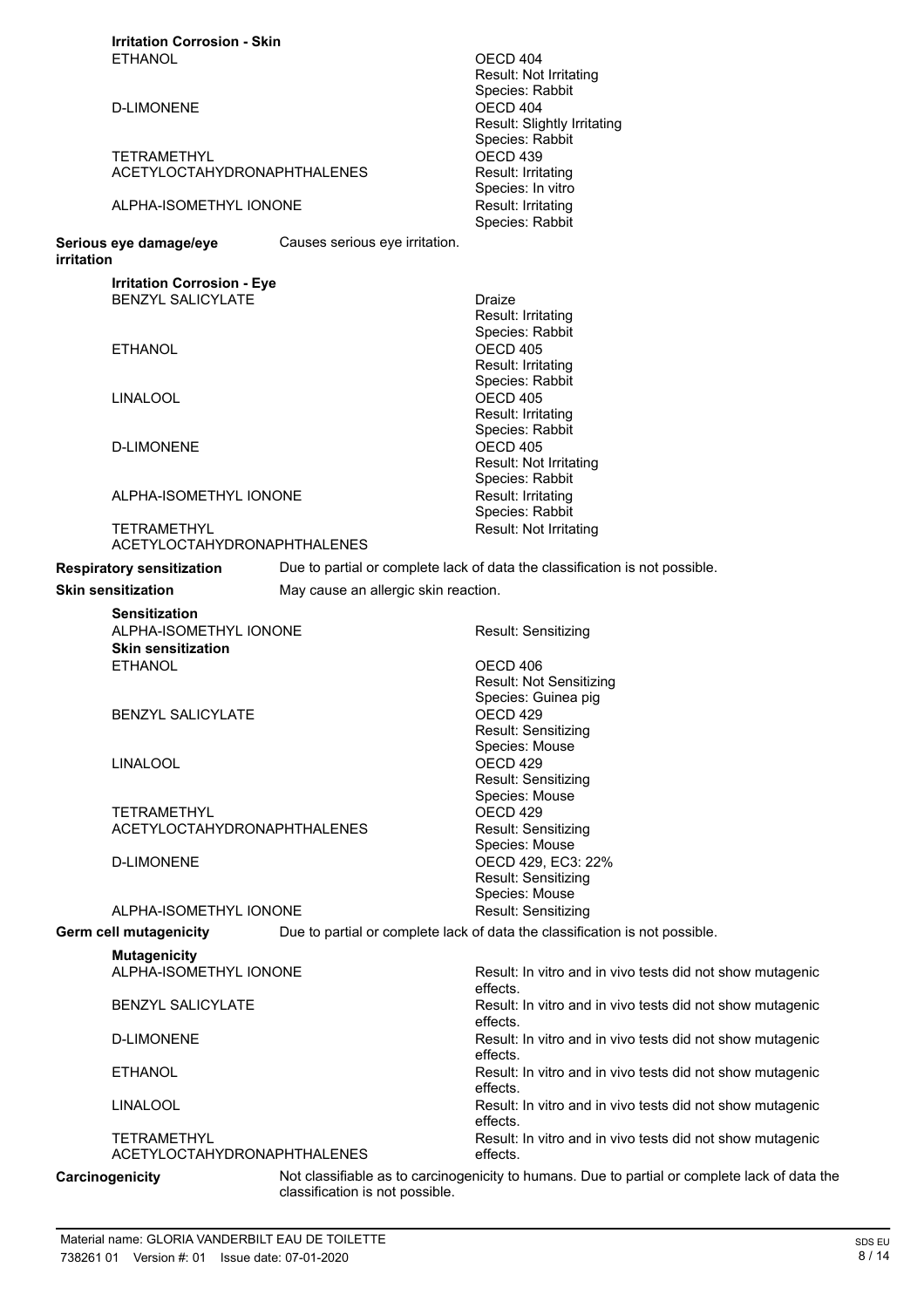| (as amended)                                                 |                                                        | Hungary. 26/2000 EüM Ordinance on protection against and preventing risk relating to exposure to carcinogens at work                                                                   |
|--------------------------------------------------------------|--------------------------------------------------------|----------------------------------------------------------------------------------------------------------------------------------------------------------------------------------------|
| Not listed.                                                  |                                                        |                                                                                                                                                                                        |
|                                                              | IARC Monographs. Overall Evaluation of Carcinogenicity |                                                                                                                                                                                        |
| D-LIMONENE (CAS 5989-27-5)                                   |                                                        | 3 Not classifiable as to carcinogenicity to humans.                                                                                                                                    |
| <b>Reproductive toxicity</b>                                 |                                                        | Due to partial or complete lack of data the classification is not possible.                                                                                                            |
| <b>Developmental effects</b><br><b>ETHANOL</b>               |                                                        | > 20000 ppm OECD 414, No effects on development<br><b>Result: NOAEL</b><br>Species: Rat                                                                                                |
| ALPHA-ISOMETHYL IONONE                                       |                                                        | 30 mg/kg bw/d, No effects on fertility<br>Result: NOAEL<br>Species: Rat                                                                                                                |
| TETRAMETHYL<br>ACETYLOCTAHYDRONAPHTHALENES                   |                                                        | 480 mg/kg bw/d OECD 414, No effects on development<br><b>Result: NOAEL</b><br>Species: Rat                                                                                             |
| <b>D-LIMONENE</b>                                            |                                                        | 591 mg/kg bw/d<br><b>Result: NOAEL</b><br>Species: Rat                                                                                                                                 |
| <b>Reproductivity</b>                                        |                                                        |                                                                                                                                                                                        |
| <b>ETHANOL</b><br>ALPHA-ISOMETHYL IONONE                     |                                                        | 20700 mg/kg bw/d OECD 416, No effects on fertility<br>Result: NOAEL<br>Species: Rat<br>30 mg/kg bw/d<br><b>Result: NOAEL</b>                                                           |
| <b>LINALOOL</b>                                              |                                                        | Species: Rat<br>365 mg/kg bw/d OECD 421, No effects on fertility<br><b>Result: NOAEL</b><br>Species: Rat                                                                               |
| Specific target organ toxicity -<br>single exposure          |                                                        | Due to partial or complete lack of data the classification is not possible.                                                                                                            |
| Specific target organ toxicity -<br>repeated exposure        |                                                        | Due to partial or complete lack of data the classification is not possible.                                                                                                            |
| <b>LINALOOL</b>                                              |                                                        | 117 mg/kg bw/d OECD 407, Oral<br>Result: NOAEL<br>Species: Rat<br>Test Duration: 28 d                                                                                                  |
| TETRAMETHYL ACETYLOCTAHYDRONAPHTHALENES<br><b>D-LIMONENE</b> |                                                        | 150 mg/kg bw/d OECD 407, Oral<br>Result: NOAEL<br>Species: Rat<br>Test Duration: 28 d                                                                                                  |
|                                                              |                                                        | 1650 mg/kg bw/d OECD 407<br><b>Result: NOAEL</b><br>Species: Rat                                                                                                                       |
| <b>ETHANOL</b>                                               |                                                        | Test Duration: 16 d<br>1730 mg/kg bw/d OECD 408, Oral<br><b>Result: NOAEL</b><br>Species: Rat                                                                                          |
| <b>LINALOOL</b>                                              |                                                        | 250 mg/kg bw/d OECD 411, Dermal<br><b>Result: NOAEL</b><br>Species: Rat<br>Test Duration: 90 d                                                                                         |
| ALPHA-ISOMETHYL IONONE                                       |                                                        | 3,55 mg/kg bw/d<br><b>Result: NOAEL</b><br>Species: Rat                                                                                                                                |
| <b>Aspiration hazard</b>                                     |                                                        | Due to partial or complete lack of data the classification is not possible.                                                                                                            |
| Mixture versus substance<br>information                      | No information available.                              |                                                                                                                                                                                        |
| <b>Other information</b>                                     |                                                        | May cause allergic respiratory and skin reactions. The reference to any animal testing for<br>individual constituents mentioned in this document is based on public, third-party data. |
| <b>SECTION 12: Ecological information</b>                    |                                                        |                                                                                                                                                                                        |

**12.1. Toxicity highcarry in the Harmful to aquatic life with long lasting effects. Based on available data, the classification criteria** are not met for hazardous to the aquatic environment, acute hazard.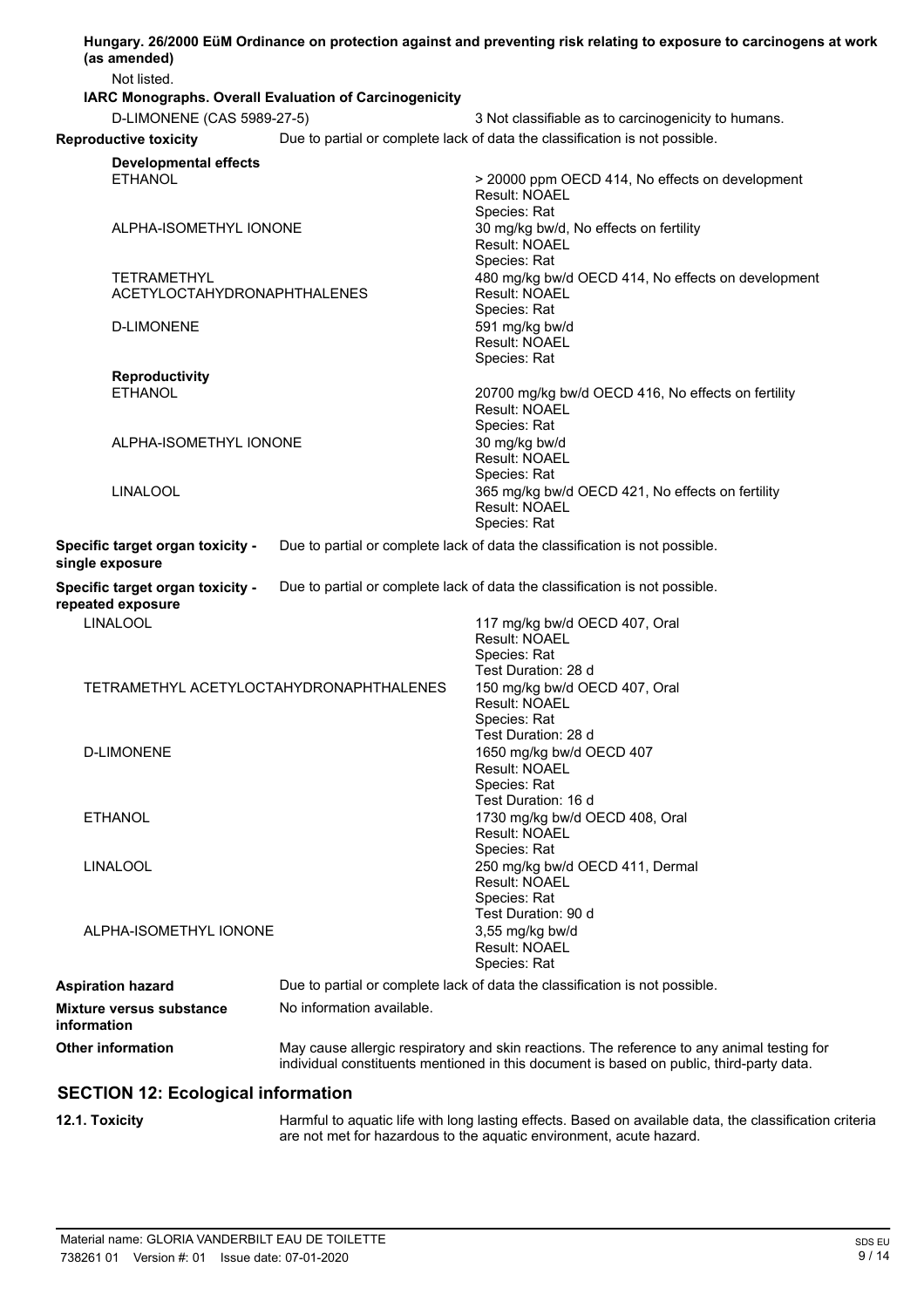| <b>Components</b> |                                         |                  | <b>Species</b>                                         | <b>Test Results</b>         |  |
|-------------------|-----------------------------------------|------------------|--------------------------------------------------------|-----------------------------|--|
|                   | ALPHA-ISOMETHYL IONONE (CAS 127-51-5)   |                  |                                                        |                             |  |
|                   | <b>Aquatic</b>                          |                  |                                                        |                             |  |
|                   | Acute                                   |                  |                                                        |                             |  |
|                   | Algae                                   | <b>EC50</b>      | Desmodesmus subspicatus                                | > 100 mg/l, 72 h OECD 201   |  |
|                   | Crustacea                               | EC50             | Daphnia magna                                          | 3,1 mg/l, 48 h OECD 202     |  |
|                   | Fish                                    | <b>LC50</b>      | Oncorhynchus mykiss                                    | 10,9 mg/l, 96 h OECD 203    |  |
|                   | BENZYL SALICYLATE (CAS 118-58-1)        |                  |                                                        |                             |  |
|                   | <b>Aquatic</b>                          |                  |                                                        |                             |  |
|                   | Acute                                   |                  |                                                        |                             |  |
|                   | Algae                                   | <b>EC50</b>      | Pseudokirchneriella subcapitata                        | 1,29 mg/l, 72 h OECD 201    |  |
|                   | Crustacea                               | <b>EC50</b>      | Daphnia magna                                          | 1,16 mg/l, 48 h OECD 202    |  |
|                   | Fish                                    | <b>LC50</b>      | Danio rerio                                            | 1,03 mg/l, 96 h EU C.1      |  |
|                   | D-LIMONENE (CAS 5989-27-5)              |                  |                                                        |                             |  |
|                   | <b>Aquatic</b><br>Acute                 |                  |                                                        |                             |  |
|                   | Algae                                   | <b>EC50</b>      | Pseudokirchneriella subcapitata                        | 0,25 mg/l, 72 h OECD 201    |  |
|                   | Crustacea                               | <b>EC50</b>      | Daphnia magna                                          | 0,421 mg/l, 48 h OECD 202   |  |
|                   | Fish                                    | <b>LC50</b>      | Pimephales promelas                                    | 0,702 mg/l, 96 h OECD 203   |  |
|                   |                                         |                  |                                                        |                             |  |
|                   | Other                                   | <b>EC50</b>      | Activated sludge of a predominantly<br>domestic sewage | 3,94 mg/l, 3 h OECD 209     |  |
|                   | Chronic                                 |                  |                                                        |                             |  |
|                   | Crustacea                               | <b>NOEC</b>      | Daphnia magna                                          | 0,08 mg/l, 21 d OECD 211    |  |
|                   | <b>Fish</b>                             | <b>NOEC</b>      | Pimephales promelas                                    | 0,37 mg/l, 8 d OECD 212     |  |
|                   | ETHANOL (CAS 64-17-5)<br><b>Aquatic</b> |                  |                                                        |                             |  |
|                   | Acute                                   |                  |                                                        |                             |  |
|                   | Algae                                   | EC <sub>50</sub> | Pseudokirchneriella subcapitata                        | 22200 mg/l, 96 h            |  |
|                   | Crustacea                               | <b>EC50</b>      | Ceriodaphnia dubia                                     | 5012 mg/l, 48 h             |  |
|                   | <b>Fish</b>                             | LC50             | Pimephales promelas                                    | 15300 mg/l, 96 h            |  |
|                   | Other                                   | <b>IC50</b>      | Activated sludge of a predominantly<br>domestic sewage | > 1000 mg/l, 3 h            |  |
|                   | Chronic                                 |                  |                                                        |                             |  |
|                   | Crustacea                               | <b>NOEC</b>      | Daphnia magna                                          | 9,6 mg/l, 9 d               |  |
|                   | <b>Fish</b>                             | <b>NOEC</b>      | Danio rerio                                            | 250 mg/l, 120 h OECD 212    |  |
|                   | LINALOOL (CAS 78-70-6)                  |                  |                                                        |                             |  |
|                   | <b>Aquatic</b>                          |                  |                                                        |                             |  |
|                   | Acute                                   |                  |                                                        |                             |  |
|                   | Algae                                   | <b>EC50</b>      | Green algae (Scenedesmus acutus)                       | 88,3 mg/l, 96 h             |  |
|                   | Crustacea                               | <b>EC50</b>      | Daphnia magna                                          | 59 mg/l, 48 h               |  |
|                   | Fish                                    | <b>LC50</b>      | Oncorhynchus mykiss                                    | 27,8 mg/l, 96 h             |  |
|                   | Other                                   | <b>EC50</b>      | Activated sludge of a predominantly<br>domestic sewage | $> 100$ mg/l, 3 h           |  |
|                   | TETRAMETHYL ACETYLOCTAHYDRONAPHTHALENES |                  |                                                        |                             |  |
|                   | <b>Aquatic</b>                          |                  |                                                        |                             |  |
|                   | Acute                                   |                  |                                                        |                             |  |
|                   | Algae                                   | <b>EC50</b>      | Desmodesmus subspicatus                                | > 2,6 mg/l, 72 h OECD 201   |  |
|                   | Crustacea                               | <b>EC50</b>      | Daphnia magna                                          | 1,38 mg/l, 48 h OECD 202    |  |
|                   | Fish                                    | LC50             | Lepomis macrochirus                                    | 1,3 mg/l, 96 h OECD 203     |  |
|                   | Other                                   | <b>NOEC</b>      | Activated sludge of a predominantly<br>domestic sewage | > 100 mg/l, 42 h OECD 301 F |  |
|                   | Chronic                                 |                  |                                                        |                             |  |
|                   | Crustacea                               | <b>NOEC</b>      | Daphnia magna                                          | 0,448 mg/l, 21 d OECD 211   |  |
|                   | Fish                                    | <b>NOEC</b>      | Danio rerio                                            | 0,3 mg/l, 30 d OECD 210     |  |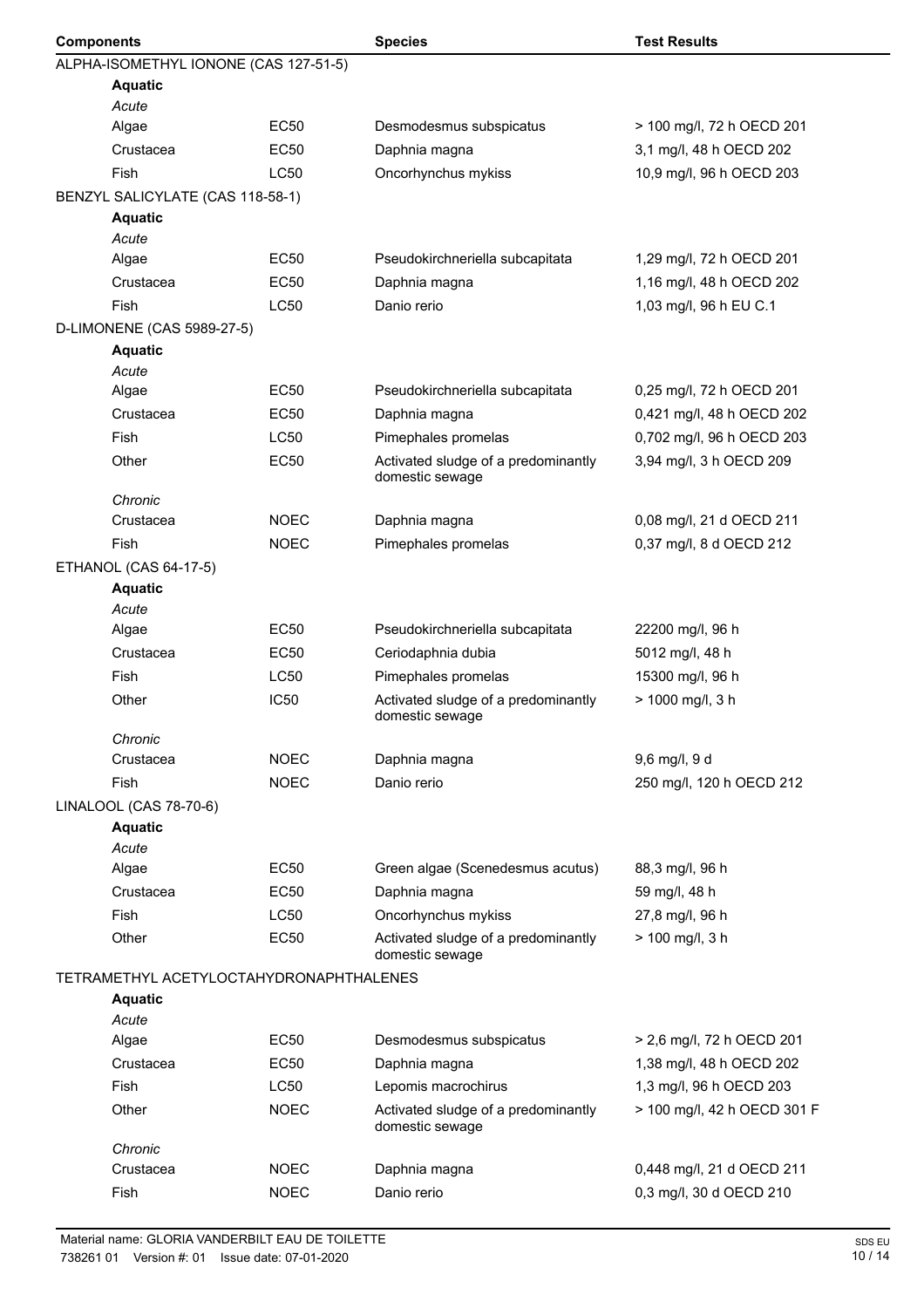| 12.2. Persistence and<br>degradability                                          |                                                   |                                                                                                                                                                                            |
|---------------------------------------------------------------------------------|---------------------------------------------------|--------------------------------------------------------------------------------------------------------------------------------------------------------------------------------------------|
| <b>Biodegradability</b>                                                         |                                                   |                                                                                                                                                                                            |
| Percent degradation (Aerobic biodegradation)                                    |                                                   |                                                                                                                                                                                            |
| ALPHA-ISOMETHYL IONONE                                                          |                                                   | 63,4 % EU C,4.C<br>Result: Inherently biodegradable<br>Test Duration: 28 d                                                                                                                 |
| <b>BENZYL SALICYLATE</b>                                                        |                                                   | 93 % OECD 301 F<br>Result: Readily Biodegradable<br>Test Duration: 28 d                                                                                                                    |
| <b>ETHANOL</b>                                                                  |                                                   | 84 %<br>Result: Readily Biodegradable<br>Test Duration: 20 d                                                                                                                               |
| <b>TETRAMETHYL</b>                                                              |                                                   | 0 % OECD 301 C                                                                                                                                                                             |
| <b>ACETYLOCTAHYDRONAPHTHALENES</b>                                              |                                                   | Result: Not Readily Biodegradable                                                                                                                                                          |
|                                                                                 | Percent degradation (Aerobic biodegradation-soil) |                                                                                                                                                                                            |
| <b>LINALOOL</b>                                                                 |                                                   | 64,2 % OECD 301D                                                                                                                                                                           |
|                                                                                 |                                                   | Result: Readily Biodegradable                                                                                                                                                              |
| 12.3. Bioaccumulative potential                                                 |                                                   |                                                                                                                                                                                            |
| <b>Partition coefficient</b><br>n-octanol/water (log Kow)                       |                                                   |                                                                                                                                                                                            |
| ALPHA-ISOMETHYL IONONE                                                          |                                                   | 4,288 OECD 117                                                                                                                                                                             |
| <b>BENZYL SALICYLATE</b>                                                        |                                                   | 4 OECD 117                                                                                                                                                                                 |
| <b>D-LIMONENE</b>                                                               |                                                   | 4,28 OECD 117                                                                                                                                                                              |
| <b>ETHANOL</b>                                                                  |                                                   | $-0,31$                                                                                                                                                                                    |
| <b>LINALOOL</b>                                                                 |                                                   | 2,97                                                                                                                                                                                       |
| TETRAMETHYL ACETYLOCTAHYDRONAPHTHALENES                                         |                                                   | 5,65 OECD 117                                                                                                                                                                              |
| <b>Bioconcentration factor (BCF)</b><br>TETRAMETHYL ACETYLOCTAHYDRONAPHTHALENES |                                                   | 603 OECD 305                                                                                                                                                                               |
| 12.4. Mobility in soil                                                          | No data available.                                |                                                                                                                                                                                            |
| 12.5. Results of PBT and vPvB<br>assessment                                     | Not a PBT or vPvB substance or mixture.           |                                                                                                                                                                                            |
| 12.6. Other adverse effects                                                     |                                                   | No other adverse environmental effects (e.g. ozone depletion, photochemical ozone creation<br>potential, endocrine disruption, global warming potential) are expected from this component. |
| 12.7. Additional information                                                    |                                                   | The reference to any animal testing for individual constituents mentioned in this document is                                                                                              |

based on public, third-party data.

# **SECTION 13: Disposal considerations**

| 13.1. Waste treatment methods |                                                                                                                                                                                                                                                                                                                                                   |
|-------------------------------|---------------------------------------------------------------------------------------------------------------------------------------------------------------------------------------------------------------------------------------------------------------------------------------------------------------------------------------------------|
| <b>Residual waste</b>         | Dispose of in accordance with local regulations. Empty containers or liners may retain some<br>product residues. This material and its container must be disposed of in a safe manner (see:<br>Disposal instructions).                                                                                                                            |
| Contaminated packaging        | Since emptied containers may retain product residue, follow label warnings even after container is<br>emptied. Empty containers should be taken to an approved waste handling site for recycling or<br>disposal.                                                                                                                                  |
| EU waste code                 | The Waste code should be assigned in discussion between the user, the producer and the waste<br>disposal company.                                                                                                                                                                                                                                 |
| Disposal methods/information  | Collect and reclaim or dispose in sealed containers at licensed waste disposal site. Do not allow<br>this material to drain into sewers/water supplies. Do not contaminate ponds, waterways or ditches<br>with chemical or used container. Dispose of contents/container in accordance with<br>local/regional/national/international regulations. |
| <b>Special precautions</b>    | Dispose in accordance with all applicable regulations.                                                                                                                                                                                                                                                                                            |

# **SECTION 14: Transport information**

| ADR                              |                                      |
|----------------------------------|--------------------------------------|
| <b>FINISHED GOODS</b>            |                                      |
| 14.1. UN number                  | UN1266                               |
| 14.2. UN proper shipping         | PERFUMERY PRODUCTS, Limited Quantity |
| name                             |                                      |
| 14.3. Transport hazard class(es) |                                      |
| Class                            | 3                                    |
| Label(s)                         | <b>Limited Quantity</b>              |
| Hazard No. (ADR)                 | 33                                   |
| <b>Tunnel restriction code</b>   | D/F                                  |
| 14.4. Packing group              |                                      |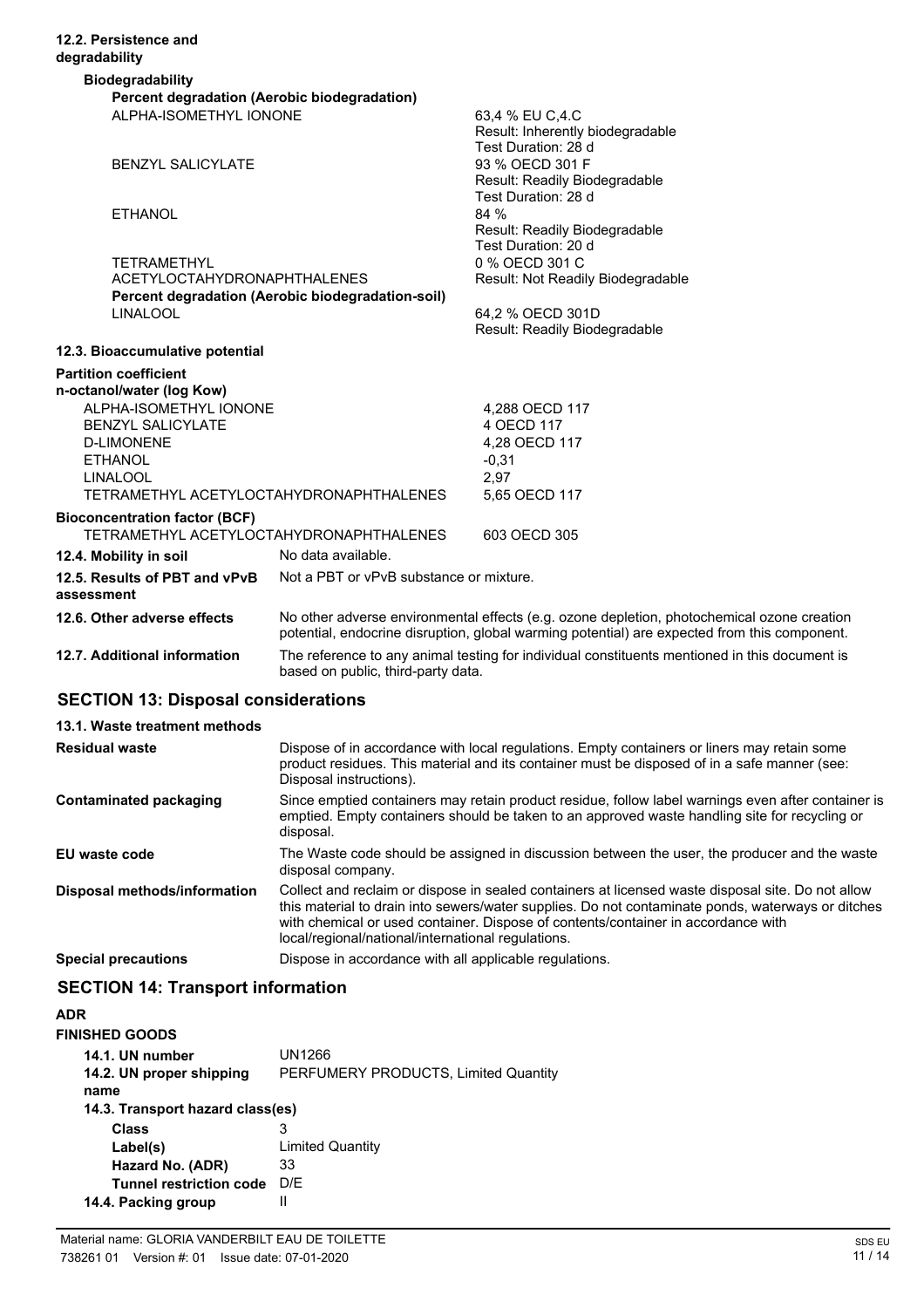**14.5. Environmental** No **hazards** 14.6. Special precautions Not available. **for user LTD QTY Net Inner Capacity** 5.0 L **14.1. UN number** UN1266 **BULK 14.2. UN proper shipping** PERFUMERY PRODUCTS **name Class** 3 **14.3. Transport hazard class(es) Label(s)** 3 **Hazard No. (ADR)** 33 **Tunnel restriction code** D/E **14.4. Packing group II 14.5. Environmental** No. **hazards** 14.6. Special precautions Not available. **for user IATA 14.1. UN number** ID8000 **FINISHED GOODS 14.2. UN proper shipping** CONSUMER COMMODITY **name Class** 9 **14.3. Transport hazard class(es)** 14.4. Packing group Not applicable. **14.5. Environmental** No. **hazards ERG Code** 9L<br>**14.6. Special precautions** Not available. **14.6. Special precautions for user Passenger and cargo** Allowed with restrictions. **aircraft Other information Cargo aircraft only** Allowed with restrictions. **14.1. UN number** UN1266 **BULK 14.2. UN proper shipping** PERFUMERY PRODUCTS **name Class** 3 **14.3. Transport hazard class(es) 14.4. Packing group** II **14.5. Environmental** No. **hazards ERG Code** 3L 14.6. Special precautions Not available. **for user Passenger and cargo** Allowed with restrictions. **aircraft Other information Cargo aircraft only** Allowed with restrictions. **IMDG 14.1. UN number** UN1266 **FINISHED GOODS 14.2. UN proper shipping** PERFUMERY PRODUCTS, Limited Quantity **name Class** 3 **14.3. Transport hazard class(es) Label(s)** Limited Quantity **14.4. Packing group** II **Marine pollutant** No. **14.5. Environmental hazards**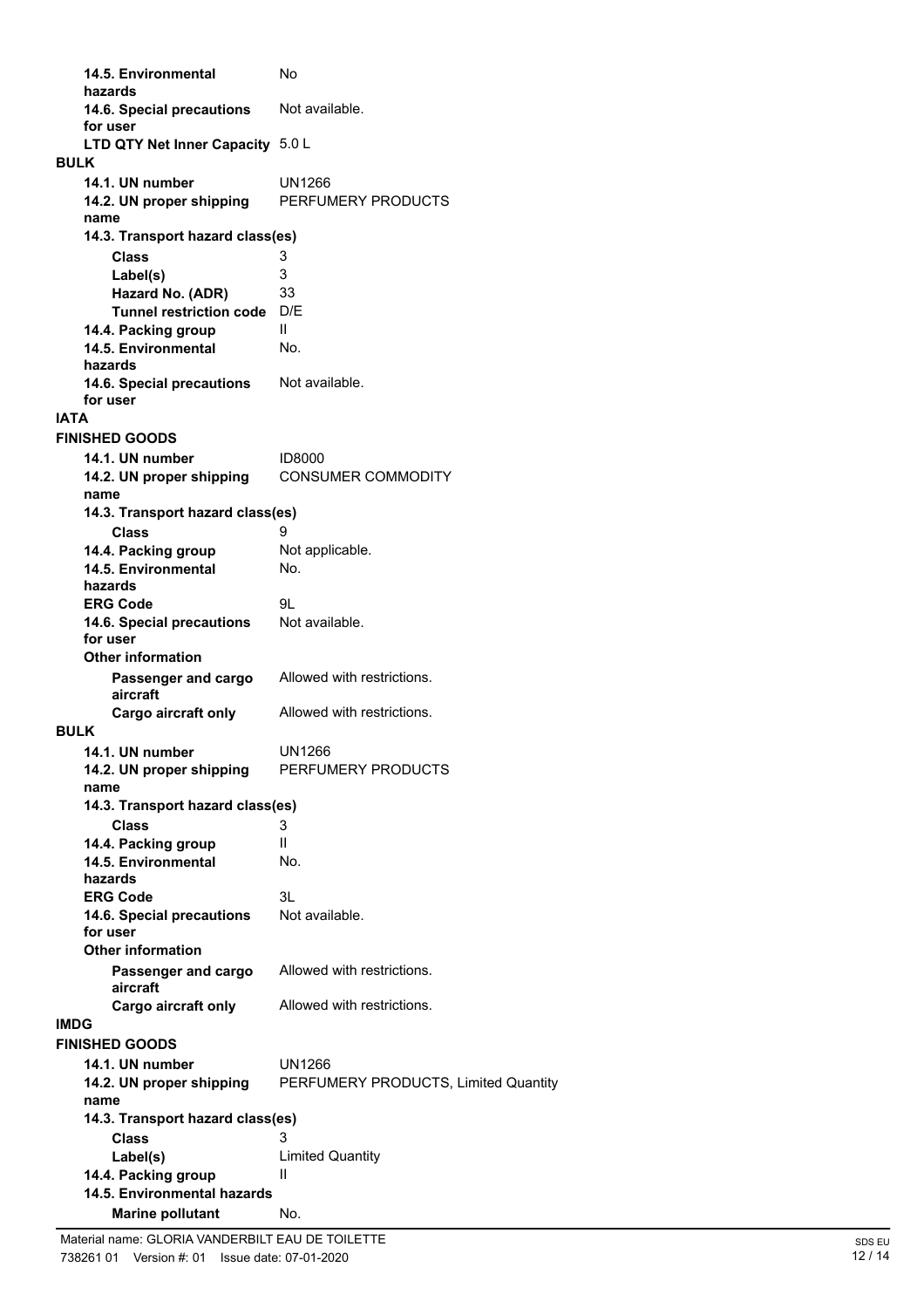**EmS** F-E, S-D 14.6. Special precautions Not available. **for user LTD QTY Net Inner Capacity** 5.0 L **14.1. UN number** UN1266 **BULK 14.2. UN proper shipping** PERFUMERY PRODUCTS **name Class** 3 **14.3. Transport hazard class(es) 14.4. Packing group ll Marine pollutant** No. **14.5. Environmental hazards EmS** F-E, S-D 14.6. Special precautions Not available. **for user 14.7. Transport in bulk** Not established. **according to Annex II of Marpol and the IBC Code**

# **SECTION 15: Regulatory information**

**15.1. Safety, health and environmental regulations/legislation specific for the substance or mixture**

**EU regulations**

**Regulation (EC) No. 1005/2009 on substances that deplete the ozone layer, Annex I and II, as amended** Not listed.

**Regulation (EC) No. 850/2004 On persistent organic pollutants, Annex I as amended** Not listed.

**Regulation (EU) No. 649/2012 concerning the export and import of dangerous chemicals, Annex I, Part 1 as amended** Not listed.

**Regulation (EU) No. 649/2012 concerning the export and import of dangerous chemicals, Annex I, Part 2 as amended** Not listed.

**Regulation (EU) No. 649/2012 concerning the export and import of dangerous chemicals, Annex I, Part 3 as amended** Not listed.

**Regulation (EU) No. 649/2012 concerning the export and import of dangerous chemicals, Annex V as amended** Not listed.

**Regulation (EC) No. 166/2006 Annex II Pollutant Release and Transfer Registry, as amended** Not listed.

**Regulation (EC) No. 1907/2006, REACH Article 59(10) Candidate List as currently published by ECHA** Not listed.

# **Authorizations**

**Regulation (EC) No. 1907/2006, REACH Annex XIV Substances subject to authorization, as amended** Not listed.

# **Restrictions on use**

**Regulation (EC) No. 1907/2006, REACH Annex XVII Substances subject to restriction on marketing and use as amended** Not listed.

**Directive 2004/37/EC: on the protection of workers from the risks related to exposure to carcinogens and mutagens at work, as amended**

Not listed.

### **Other EU regulations**

#### **Directive 2012/18/EU on major accident hazards involving dangerous substances, as amended**

D-LIMONENE (CAS 5989-27-5)

ETHANOL (CAS 64-17-5)

| <b>Other regulations</b>            | The product is classified and labelled in accordance with Regulation (EC) 1272/2008 (CLP<br>Regulation) as amended. This Safety Data Sheet complies with the reguirements of Regulation<br>(EC) No 1907/2006, as amended. |
|-------------------------------------|---------------------------------------------------------------------------------------------------------------------------------------------------------------------------------------------------------------------------|
| <b>National regulations</b>         | Follow national regulation for work with chemical agents in accordance with Directive 98/24/EC, as<br>amended.                                                                                                            |
| 15.2. Chemical safety<br>assessment | No Chemical Safety Assessment has been carried out.                                                                                                                                                                       |